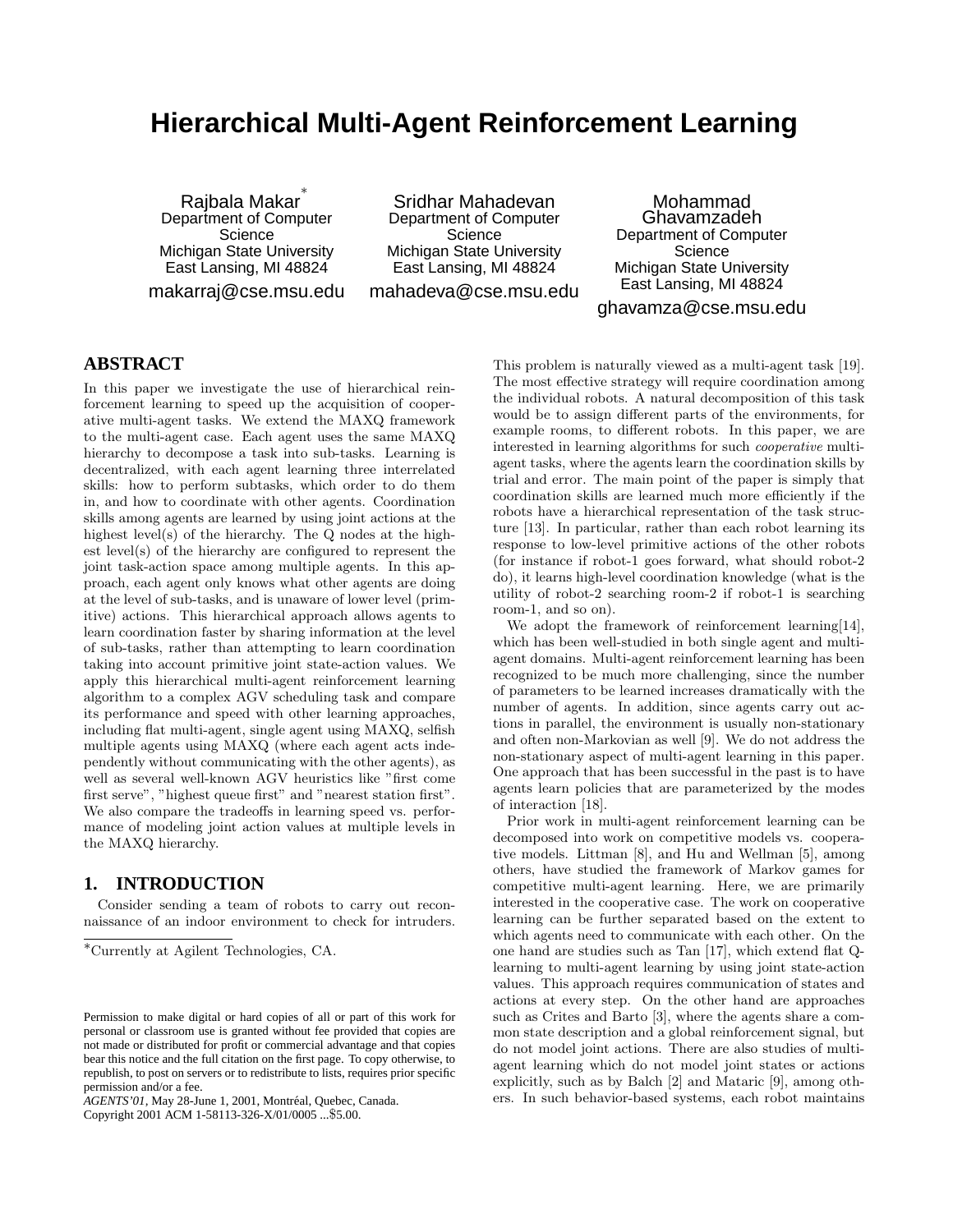its position in the formation depending on the locations of the other robots, so there is some implicit communication or sensing of states and actions of other agents. There has also been work on reducing the parameters needed for Q-learning in multi-agent domains, by learning action values over a set of derived features[12]. These derived features are domainspecific, and have to be encoded by hand, or constructed by a supervised learning algorithm.

Our approach differs from all the above in one key respect, namely the use of explicit task structure to speed up cooperative multi-agent reinforcement learning. Hierarchical methods constitute a general framework for scaling reinforcement learning to large domains by using the task structure to restrict the space of policies. Several alternative frameworks for hierarchical reinforcement learning have been proposed, including options [15], HAMs [10] and MAXQ [4]. We assume each agent is given an initial hierarchical decomposition of the overall task (as described below, we adopt the MAXQ hierarchical framework). However, the learning is distributed since each agent has only a local view of the overall state space. Furthermore, each agent learns joint abstract action-values by communicating with each other only the high-level subtasks that they are doing. Since high-level tasks can take a long time to complete, communication is needed only fairly infrequently (this is another significant advantage over flat methods).

A further advantage of the use of hierarchy in multi-agent learning is that it makes it possible to learn co-ordination skills at the level of abstract actions. The agents learn joint action values only at the highest level(s) of abstraction in the proposed framework. This allows for increased co-operation skills as agents do not get confused by low level details. In addition, each agent has only local state information, and is ignorant about the other agent's location. This is based on the idea that in many cases, an agent can get a rough idea of what state the other agent might be in just by knowing about the high level action being performed by the other agent. Also, keeping track of just this information greatly simplifies the underlying reinforcement learning problem.

These benefits can potentially accrue with using any type of hierarchical learning algorithm, though in this paper we only describe results using the MAXQ framework. The reason that we decided to adopt the MAXQ framework as a basis for our multi-agent algorithm is the fact that the MAXQ method stores the value function in a distributed way in all nodes in the subtask graph. The value function is propagated upwards from the lower level nodes whenever a high level node needs to be evaluated. This propagation enables the agent to simultaneously learn subtasks and high level tasks. Thus, by using this method, agents learn the coordination skills and the individual low level tasks and subtasks all at once.

However, it is necessary to generalize the MAXQ framework to make it more applicable to multi-agent learning. A broad class of multi-agent optimization tasks, such as AGV scheduling, can be viewed as discrete-event dynamic systems. For such tasks, the termination predicate used in MAXQ has to be redefined to take care of the fact that the completion of certain subtasks might depend on the occurrence of an event rather than just a state of the environment. We extended the MAXQ framework to continuoustime MDP models, although we will not discuss this extension in this paper.

### **2. THE MAXQ FRAMEWORK**

The multi-agent reinforcement learning algorithm introduced in this paper is an extension of the MAXQ method for single agent hierarchical learning [4]. This approach involves the use of a graph to store a distributed value function. The overall task is first decomposed into subtasks up to the desired level of detail, and the task graph is constructed. We illustrate the idea using a simple two-robot search task shown in Figure 1. Consider the case where a robot is assigned the task of picking up trash from trash cans over an extended area and accumulating it into one centralized trash bin, from where it might be sent for recycling or disposed. This is a task which can be parallelized, if we have more than one agent working on it. An office (rooms and connecting corridors) type environment is shown in figure. A1 and A2 represent the two agents in the figure. Note the agents need to learn three skills here. First, how to do each subtask, such as navigating to  $T1$  or  $T2$  or  $Dump$ , and when to perform Pickup or Putdown action. Second, the agents also need to learn the order to do subtasks (for instance go to  $T1$  and collect trash before heading to the  $Dump$ . Finally, the agents also need to learn how to coordinate with other agents (i.e.  $Agent1$  can pick up trash from T1 whereas Agent2 can service  $T2$ ). The strength of the MAXQ framework (when extended to the multi-agent case) is that it can serve as a substrate for learning all these three types of skills.



T1: Location of one trash can. T2: Location of another trash can. Dump: Final destination location for depositing all trash.

#### Figure 1: A (simulated) multi-agent robot trash collection task.

This trash collection task can be decomposed into subtasks and the resulting task graph is shown in figure 2. The task graph is then converted to the MAXQ graph, which is shown in figure 3. The MAXQ graph has two types of nodes: MAX nodes (triangles) and Q nodes (rectangles), which represent the different actions that can be done under their parents. Note that MAXQ allows learning of shared subtasks. For example, the navigation task Nav is common to several parent tasks.

The multi-agent learning scenario under investigation in this paper can now be illustrated. Imagine the two robots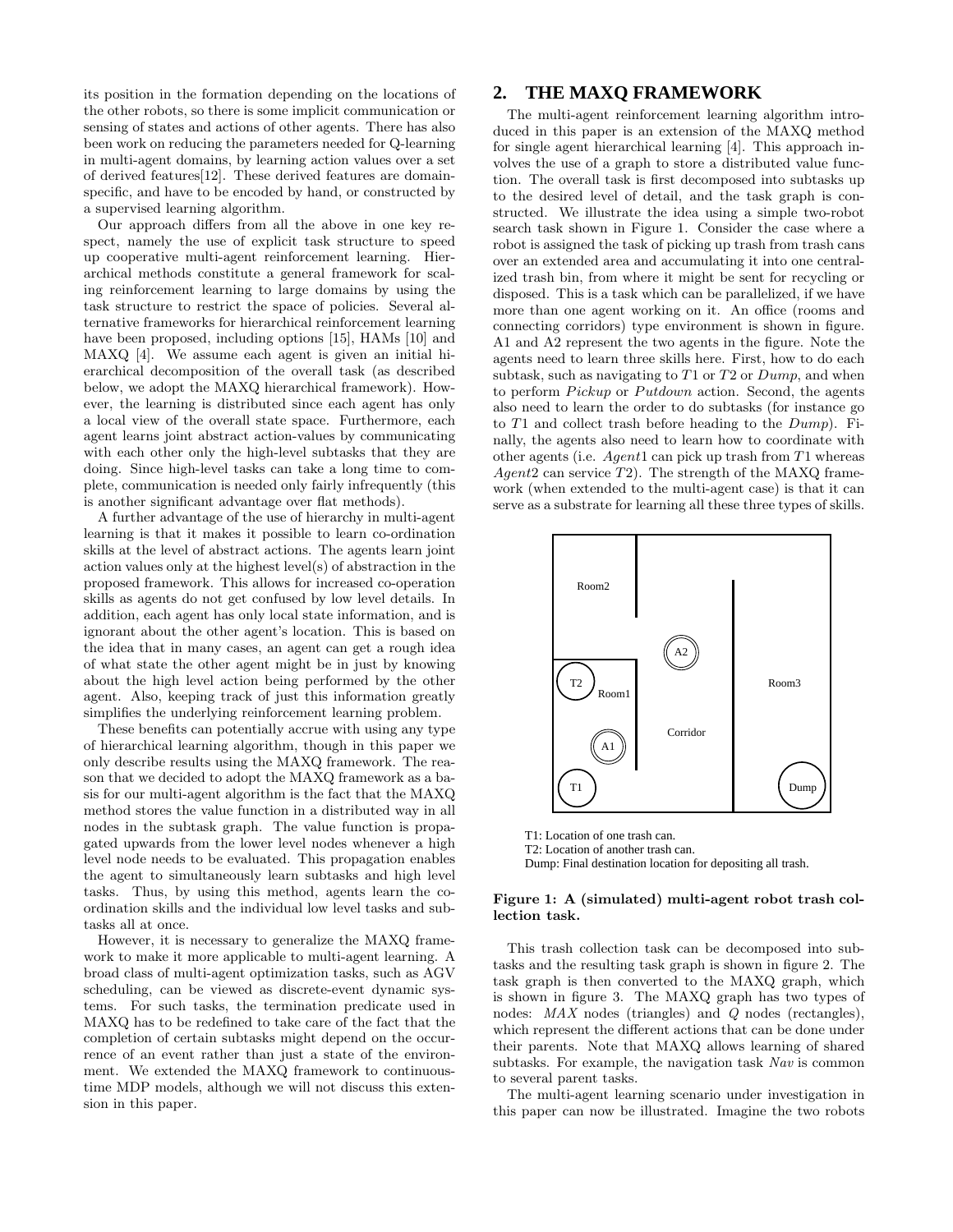

Figure 2: The task graph for the trash collection task.



Figure 3: The MAXQ graph for the trash collection task.

start to learn this task with the same MAXQ graph structure. We can distinguish between two learning approaches. In the selfish case, the two robots learn with the given MAXQ structure, but make no attempt to communicate with each other. In the cooperative case, the MAXQ structure is modified such that the Q nodes at the level(s) immediately under the root task include the joint action done by both robots. For instance, each robot learns the joint Q-value of navigating to trash  $T1$  when the other robot is either navigating to T1 or T2 or Dump or doing a Put or Pick action. As we will show in a more complex domain below, cooperation among the agents results in superior learned performance than in the selfish case, or indeed the flat case when the agents do not use a task hierarchy at all.

More formally, the MAXQ method decomposes an MDP M into a set of subtasks  $M_0, M_1...M_n$ . Each subtask is a three tuple  $(T_i, A_i, \overline{R_i})$  defined as:

- $T_i(s_i)$  is a termination predicate which partitions the state space S into a set of active states  $S_i$ , and a set of terminal states  $T_i$ . The policy for subtask  $M_i$  can only be executed if the current state  $s \in S_i$ .
- $A_i$  is a set of actions that can be performed to achieve subtask  $M_i$ . These actions can either be primitive actions from A, the set of primitive actions for the MDP, or they can be other subtasks.
- $\overline{R_i}(s'|s,a)$  is the pseudo reward function, which specifies a pseudo-reward for each transition from a state  $s \in S_i$  to a terminal state  $s' \in T_i$ . This pseudo-reward tells how desirable each of the terminal states is for this particular subtask.

Each primitive action  $a$  is a primitive subtask in the MAXQ decomposition, such that  $a$  is always executable, it terminates immediately after execution, and it's pseudoreward function is uniformly zero. The projected value function  $V^{\pi}$  is the value of executing hierarchical policy  $\pi$  starting in state s, and at the root of the hierarchy. The completion function  $(C^{\pi}(i, s, a))$  is the expected cumulative discounted reward of completing subtask  $M_i$  after invoking the subroutine for subtask  $M_a$  in state s.

The (optimal) value function  $V_t(i, s)$  for doing task i in state s is calculated by decomposing it into two parts: the value of the subtask which is independent of the parent task, and the value of the completion of the task, which of course depends on the parent task.

$$
V_t(i,s) = \begin{cases} \max_a Q_t(i,s,a) & \text{if } i \text{ is composite} \\ \sum_{s'} P(s' \mid s,i) R(s' \mid s,i) & \text{if } i \text{ is primitive} \end{cases}
$$
\n
$$
Q_t(i,s,a) = V_t(a,s) + C_t(i,s,a) \tag{1}
$$

where  $Q_t(i, s, a)$  is the action value of doing subtask a in state s in the context of parent task i.

The Q values and the C values can be learned through a standard temporal-difference learning method, based on sample trajectories (see [4] for details). One important point to note here is that since subtasks are temporally extended in time, the update rules used here are based on the semi-Markov decision process (SMDP) model [11].

Let us assume that an agent is at state s while doing task i, and chooses subtask  $j$  to execute. Let this subtask terminate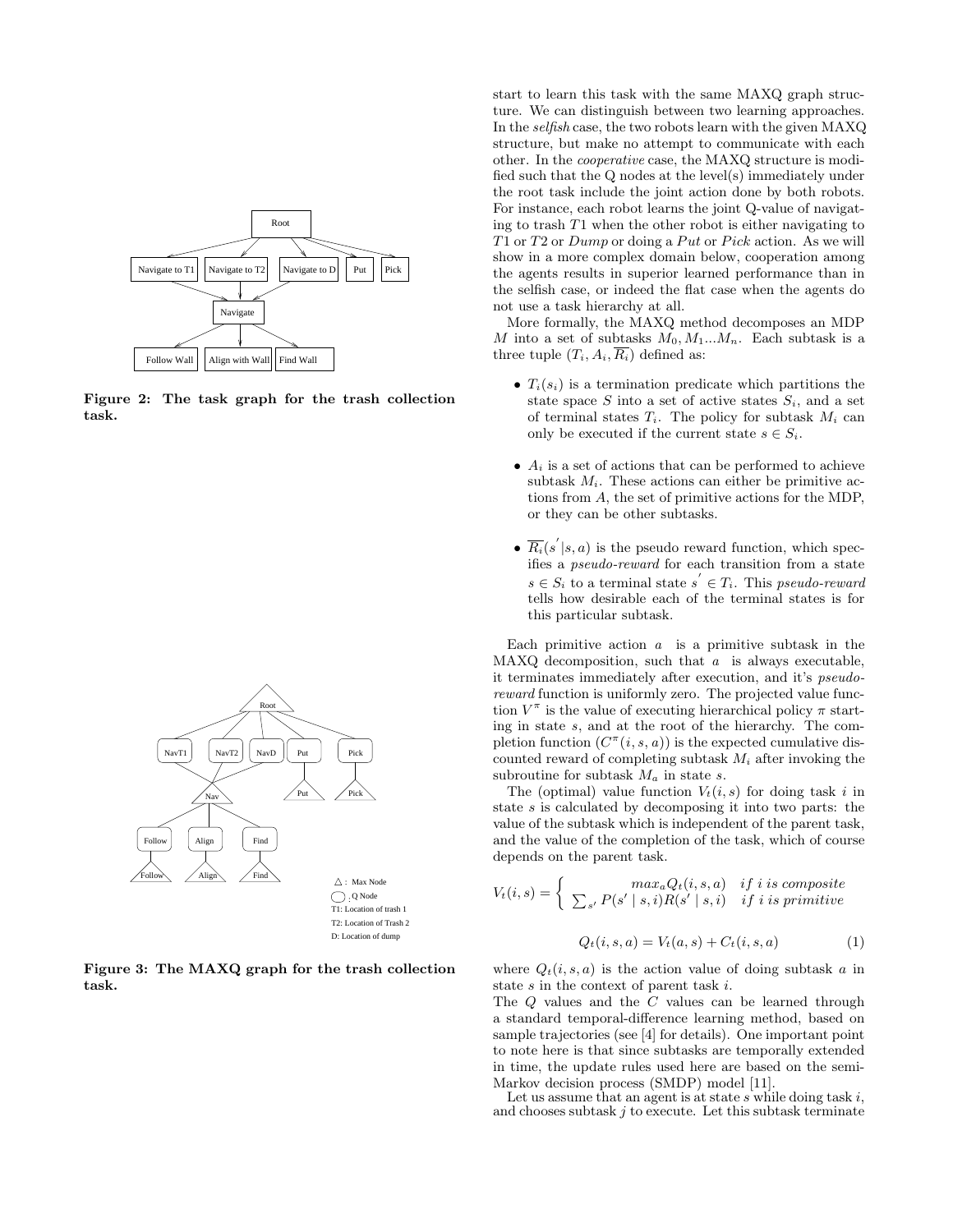after  $N$  steps and result in state  $s'$ . Then, the SMDP Qlearning rule used to update the completion function is given by

$$
C_{t+1}(i,s,j) \leftarrow (1-\alpha_t)C(i,s,j) + \alpha_t \gamma^N (\max_{a'} V(a',s') + C_t(i,s',a'))
$$

A hierarchical policy  $\pi$  is a set containing a policy for each of the subtasks in the problem:  $\pi = {\pi_0 ... \pi_n}$ . The projected value function in the hierarchical case, denoted by  $V^{\pi}(s)$ , is the value of executing hierarchical policy  $\pi$  starting in state s and starting at the root of the task hierarchy. A recursively optimal policy for MDP M with MAXQ decomposition  $\{M_0 \ldots M_n\}$  is a hierarchical policy  $\pi = \{\pi_0 \ldots \pi_n\}$ such that for each subtask  $M_i$  the corresponding policy  $\pi_i$ is optimal for the SMDP defined by the set of states  $S_i$ , the set of actions  $A_i$ , the state transition probability function  $P^{\pi}(s^{'}, N|s, a)$ , and the reward function given by the sum of the original reward function  $R(s' | s, a)$  and the pseudoreward function  $\overline{R}_i(s')$ . The MAXQ learning algorithm has been proven to converge to  $\pi_r^*$ , the unique recursively optimal policy for MDP  $M$  and MAXQ graph  $H$ , where  $M =$  $(S, A, P, R, P_0)$  is a discounted infinite horizon MDP with discount factor  $\gamma$ , and H is a MAXQ graph defined over subtasks  $\{M_0 \ldots M_n\}.$ 

## **3. MULTI-AGENT MAXQ ALGORITHM**

The MAXQ decomposition of the Q-function relies on a key principle: the reward function for the parent task is the value function of the child task (see Equation 1). We show how this idea can be extended to joint-action values. The most salient feature of the extended MAXQ algorithm, which is proposed in this paper, is that the top level(s) (the level immediately below the root, and perhaps lower levels) of the hierarchy is (are) configured to store the completion function  $(C)$  values for joint (abstract) actions of all agents. The completion function  $C^j(i, s, a^1, a^2...a^j...a^n)$  is defined as the expected discounted reward of completion of subtask  $a^j$  by agent j in the context of the other agents performing subtasks  $a^i, \forall i \in \{1, ..., n\}, i \neq j$ .

More precisely, the decomposition equations used for calculating the projected value function  $V$  have the following form (for agent  $j$ )

$$
V_t^j(i, s, a^1, \dots, a^{j-1}, a^{j+1}, \dots, a^n) =
$$

$$
\begin{cases}\n\max_{a,j} Q_t^j(i, s, a^1 \dots a^j \dots a^n) \text{ if composite}(i) \\
\sum_{s'} P(s' \mid s, i) R(s' \mid s, i) \text{ if primitive}(i)\n\end{cases}
$$

$$
Q_t^j(i, s, a^1 \dots a^j \dots a^n) = V_t^j(a^j, s) + C_t^j(i, s, a^1 \dots a^j \dots a^n)
$$
\n(2)

at the highest (or lower than the highest as needed) level(s) of the hierarchy, where joint action values are being modeled, and  $a^j$  is the action being performed by agent j. Compare the decomposition in Equation 1 with Equation 2. Given a  $MAXQ$  hierarchy  $M$  for any given task, we need to find the highest level at which this equation provides a sufficiently good approximation of the true value. For both the AGV and the trash collection domain, the subtasks immediately below the root seem to be a good compromise between good performance and reducing the number of joint state action values that need to be learned.

To illustrate the multi-agent MAXQ algorithm, for the two-robot trash collection task, if we set up the joint actionvalues at only the highest level of the MAXQ graph, we get the following value function decomposition for Agent1:

$$
Q_t^1(Root, s, NavT1, NavT2) = V_t^1(NavT1, s) +
$$

$$
C_t^1(Root, s, NavT1, NavT2)
$$

which represents the value of Agent1 doing task  $NavT1$  in the context of the overall Root task, when Agent2 is doing task NavT2. Note that this value is decomposed into the value of the  $NavT1$  subtask itself and the completion cost of the remainder of the overall task. In this example, the multiagent MAXQ decomposition embodies the heuristic that the value of Agent1 doing the subtask NavT1 is independent of whatever  $Agent2$  is doing.

A recursive algorithm is used for learning the C values. Thus, an agent starts from the root task and chooses a subtask till it gets to a primitive action. The primitive action is executed, the reward observed, and the leaf  $V$  values updated. Whenever any subtask terminates, the  $C(i, s, a)$  values are updated for all states visited during the execution of that subtask. Similarly, when one of the tasks at the level just below the root task terminates, the  $C(i, s, a^1, \ldots, a^n)$ values are updated according to the MAXQ learning algorithm.

### **4. THE AGV SCHEDULING TASK**

Automated Guided Vehicles (AGVs) are used in flexible manufacturing systems (FMS) for material handling [1]. They are typically used to pick up parts from one location, and drop them off at another location for further processing. Locations correspond to workstations or storage locations. Loads which are released at the dropoff point of a workstation wait at its pick up point after the processing is over so the AGV is able to take it to the warehouse or some other locations. The pickup point is the machine or workstation's output buffer. Any FMS system using AGVs faces the problem of optimally scheduling the paths of AGVs in the system[7]. For example, a move request occurs when a part finishes at a workstation. If more than one vehicle is empty, the vehicle which would service this request needs to be selected. Also, when a vehicle becomes available, and multiple move requests are queued, a decision needs to be made as to which request should be serviced by that vehicle. These schedules obey a set of constraints that reflect the temporal relationships between activities and the capacity limitations of a set of shared resources.

The uncertain and ever changing nature of the manufacturing environment makes it virtually impossible to plan moves ahead of time. Hence, AGV scheduling requires dynamic dispatching rules, which are dependent on the state of the system like the number of parts in each buffer, the state of the AGV and the processing going on at the workstations. The system performance is generally measured in terms of the throughput, the online inventory, the AGV travel time and the flow time, but the throughput is by far the most important factor. In this case, the throughput is measured in terms of the number of finished assemblies deposited at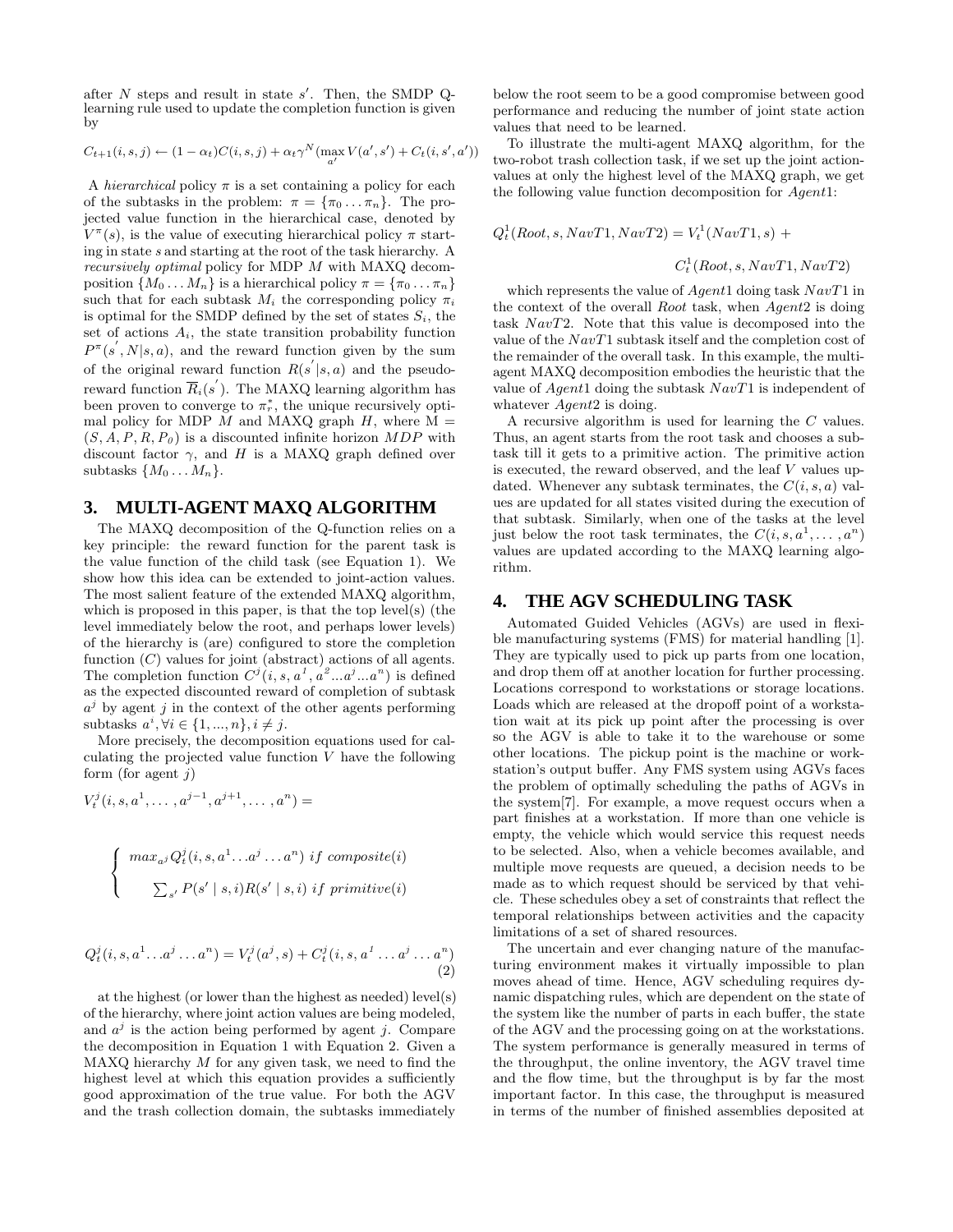

Figure 4: A multiple automatic guided vehicle (AGV) optimization task. There are four AGV agents (not shown) which carry raw materials and finished parts between the machines and the warehouse.

the unloading deck per unit time. Since this problem is analytically intractable, various heuristics and their combinations are generally used to schedule AGVs[6, 7]. However, the heuristics perform poorly when the constraints on the movement of the AGVs are reduced.

Previously, Tadepalli and Ok [16] studied a single-agent AGV scheduling task using "flat" average-reward reinforcement learning. However, the multi-agent AGV task we study is more complex. Figure 4 shows the layout of the system used for experimental purposes. Parts of type  $i$  have to be carried to drop off station at workstation  $i$  and the assembled parts brought back into the warehouse. The AGV travel is unidirectional (as the arrows show).

The termination predicate has been redefined to take care of the fact that the completion of certain tasks might depend on the occurrence of an event rather than just a state of the environment. For example, if we consider the DM1 subtask in the AGV problem (see Figure 5), the state of the system at the beginning of the subtask might be the same as that at the end, as the system is very dynamic. New parts continuously arrive at the warehouse, and the machines start and end work on parts at random intervals. Also, the actions of a number of agents affects the environment. This kind of discrete event model makes it necessary to have termination of subtasks to be defined in terms of events. Hence, a subtask terminates when the event associated with that subtask is triggered by the robot performing the subtask, for example DM1 subtask terminates when the "unload of material 1 at drop off station of machine 1" event occurs.

#### **4.1 State Abstraction**

The state of the environment consists of the number of parts in the pickup station and in the dropoff station of each machine, and whether the warehouse contains parts of each of the four types. In addition, each agent keeps track of its own location and state as a part of the state space.



Figure 5: MAXQ graph for the AGV scheduling task.

Thus, in the flat case, the size of the state space is  $\approx 100$ locations, 3 parts in each buffer, 9 possible states of the AGV (carrying Part1, ..., carrying Assembly1, ..., Empty), and 2 values for each part in the warehouse, i.e.  $100 \times 4^8 \times 9 \times 2^4$  $\approx 2^{30}$ , which is enormous. The MAXQ state abstraction helps in reducing the state space considerably. Only the relevant state variables are used while storing the completion functions in each node of the task graph. For example, for the Navigate subtask, only the location state variable is relevant, and this subtask can be learned with 100 values. Hence, for the highest level with 8 actions, i.e.  $DM1, \ldots$ DM4, and DA1, ..., DA4, the relevant state variables would be  $100 \times 9 \times 4 \times 2 \approx 2^{13}$ . For the lower level state space, the action with the largest state space is Navigate with 100 values. This state abstraction gives us a compact way of representing the C functions, and speeds up the algorithm.

#### **5. EXPERIMENTAL RESULTS**

We first describe experiments in the simple two-robot trash collection problem, and then we will turn to the more complex AGV task.

### **5.1 Trash Collection Task**

We first provide more details of how we implemented the trash collection task. In the single agent scenario, one robot starts in the middle of Room 1 and learns the task of picking up trash from T1 and T2 and depositing it into the Dump. The goal state is reached when trash from both T1 and T2 has been deposited in Dump. The state space here is the orientation of the robot (N,S,W,E), and another component based on its percept. We assume that a ring of 16 sonars would enable the robot to find out whether it is in a corner, (with two walls perpendicular to each other on two sides of the robot), near a wall (with wall only on one side), near a door (wall on either side of an opening), in a corridor (parallel walls on either side) or in an open area (the middle of the room). Thus, each room is divided into 9 states, and the corridor into 4 states. Thus, we have  $((9 \times 3) + 4) \times 4$ , or 124 locations for a robot. Also, the trash object from trash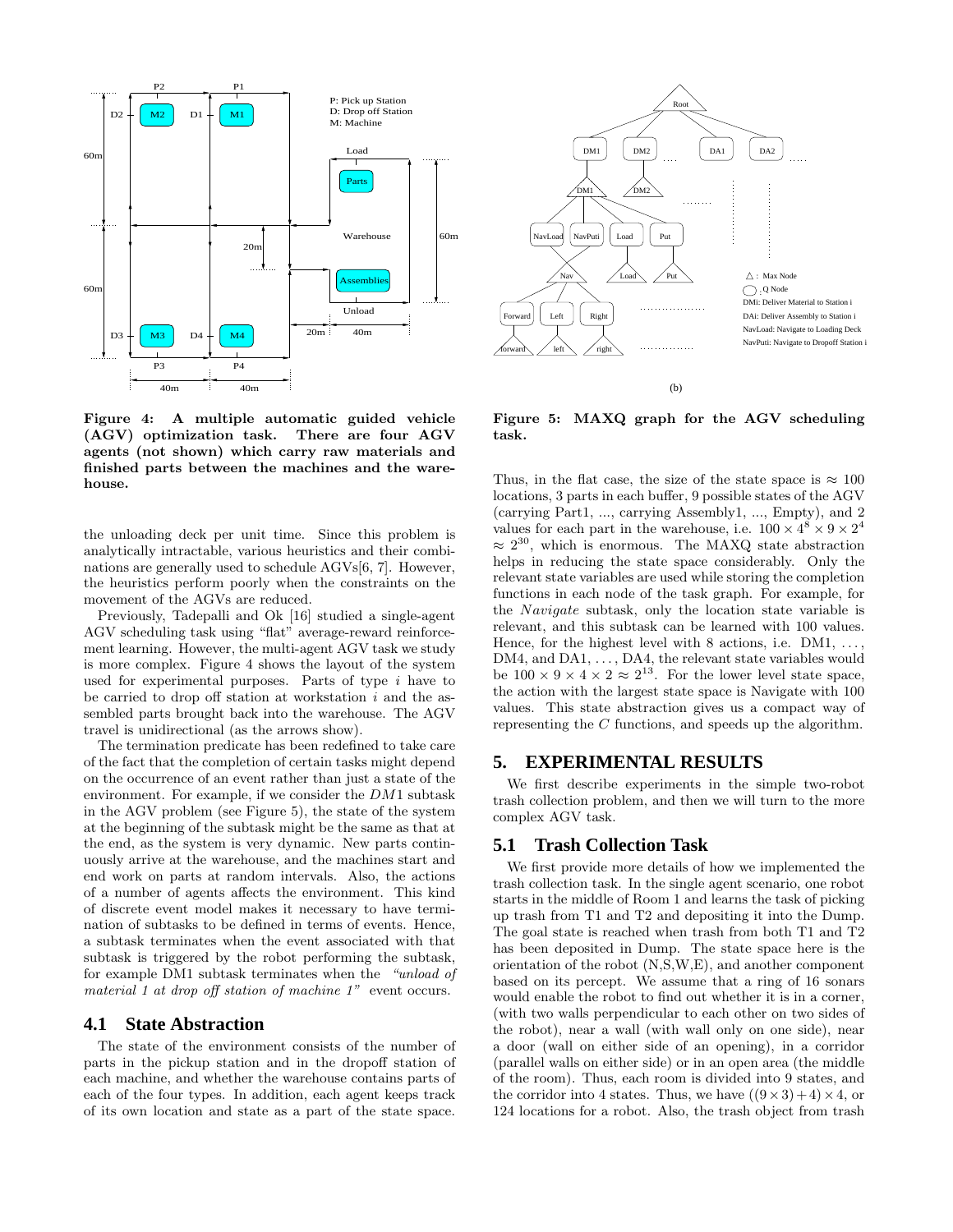basket  $T1$  can be at  $T1$ , carried with robot, or at  $Dump$ , and the trash object from trash basket T2 can be at T2, carried by robot, or at Dump. Thus the total number of environment states is  $124 \times 3 \times 3$ , or 1116 for the single agent case. Going to the two-agent case would mean that the trash can be at either  $T1$  or  $T2$ ,  $Dump$ , or carried by one of the two robots. Thus, in the flat case, the size of the state space would grow to  $124 \times 124 \times 4 \times 4$ , or  $\approx 24 \times 10^4$ .

The environment is fully observable given this state decomposition, as the direction which the robot is facing, in combination with the percept (which includes the room the agent is in) gives a unique value for each location. The primitive actions considered here are behaviors to find a wall in one of four directions, align with the wall on left or right side, follow wall, enter or exit door, align south or north in the corridor, or move in the corridor.

In the two-robot trash collection task, examination of the learned policy in Figure 6 reveals that the robots have nicely learned all three skills: how to achieve a subtask, what order to do them in, and how to coordinate with other agents. In addition, as Figure 7 confirms, the number of steps needed to do the trash collection task is greatly reduced when the two agents coordinate to do the task, compared to when a single agent attempts to carry out the whole task.



Figure 6: This figure shows the policy learned by the cooperative multi-agent MAXQ algorithm in the trash collection task.

## **5.2 AGV Domain**

We now present detailed experimental results on the AGV scheduling task, comparing several learning agents, includ-



Figure 7: Number of actions needed to complete the trash collection task.



Figure 8: This figure shows that the cooperative multi-agent MAXQ approach outperforms both the selfish (non-cooperative) and single-agent MAXQ approaches when the AGV travel time is very much less compared to the assembly time.

ing a single agent using MAXQ, selfish multiple agents using MAXQ (where each agent acts independently and learns its own optimal policy), and the new co-operative multi-agent MAXQ approach. In this domain, there are four agents (each AGV is an agent).

The experimental results were generated with the following model parameters. The inter-arrival time for parts at the warehouse is uniformly distributed with a mean of 4 sec and variance of 1 sec. The percentage of Part1, Part2, Part3 and Part4 in the part arrival process are 20, 28, 22 and 30 respectively. The time required for assembling the various parts is normally distributed with means 15, 24, 24 and 30 sec for Part1, Part2, Part3 and Part4 respectively, and the variance 2 sec. Each experiment was conducted five times and the results averaged.

Figure 8 shows the throughput of the system for the three types of approaches. As seen in Figure 8, the agents learn a little faster initially in the selfish multi-agent method, but after some time, undulations are seen in the graph showing not only that the algorithm does not stabilize, but also that it results in sub-optimal performance. This is due to the fact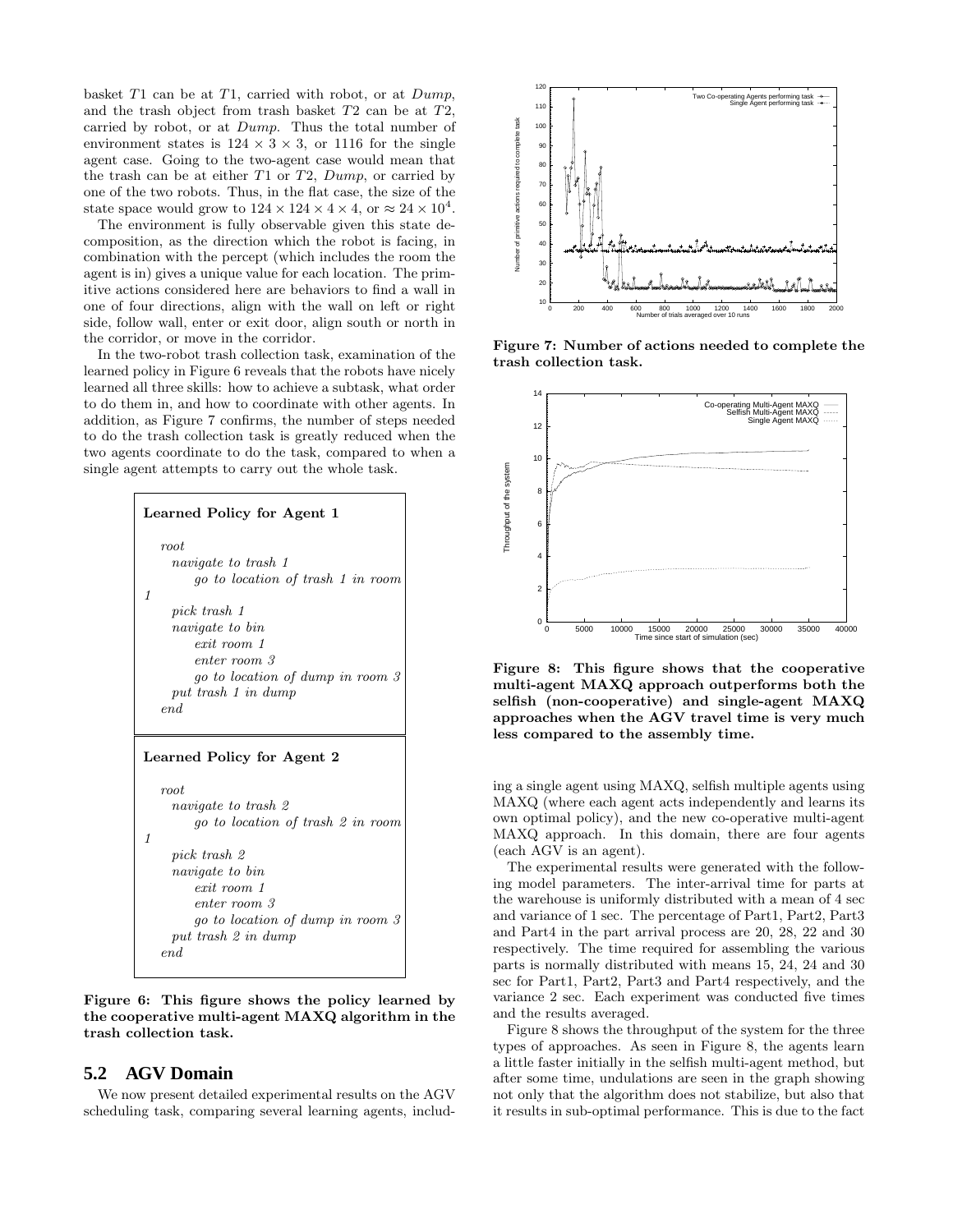

Figure 9: This figure compares the cooperative multi-agent MAXQ approach with the selfish (noncooperative) MAXQ approach, when the AGV travel time and load/unload time is  $\frac{1}{10^{th}}$  the average assembly time.



Figure 10: A flat Q-learner learns the AGV domain extremely slowly, showing the need for using a hierarchical task structure.

that two or more agents select the same action, but once the first agent completes the task, the other agents might have to wait for a long time to complete the task, due to the constraints on the number of parts that can be stored at a particular place. The system throughput achieved using the new cooperative multi-agent MAXQ method is significantly higher than the single agent or selfish multi-agent case. This difference is even more significant in figure 9, as when the agents have a longer travel time, the cost of making a mistake is greater.

Figure 10 shows results from an implementation of a single flat Q-Learning agent with the buffer capacity at each station set at 1. As can be seen from the plot on the left, the flat algorithm converges extremely slowly. The throughput at 70,000 sec has gone up to only 0.07, compared with 2.6 for the hierarchical single agent case. Figure 11 compares the cooperative multi-agent MAXQ algorithm with several well-known AGV scheduling rules, showing clearly the improved performance of the reinforcement learning method.



Figure 11: This plot shows the multi-agent MAXQ outperforms three well-known widely used (industrial) heuristics for AGV scheduling.



Figure 12: This plot compares the performance of the multi-agent MAXQ algorithm with joint actions at the top level vs. joint actions at the top two levels.